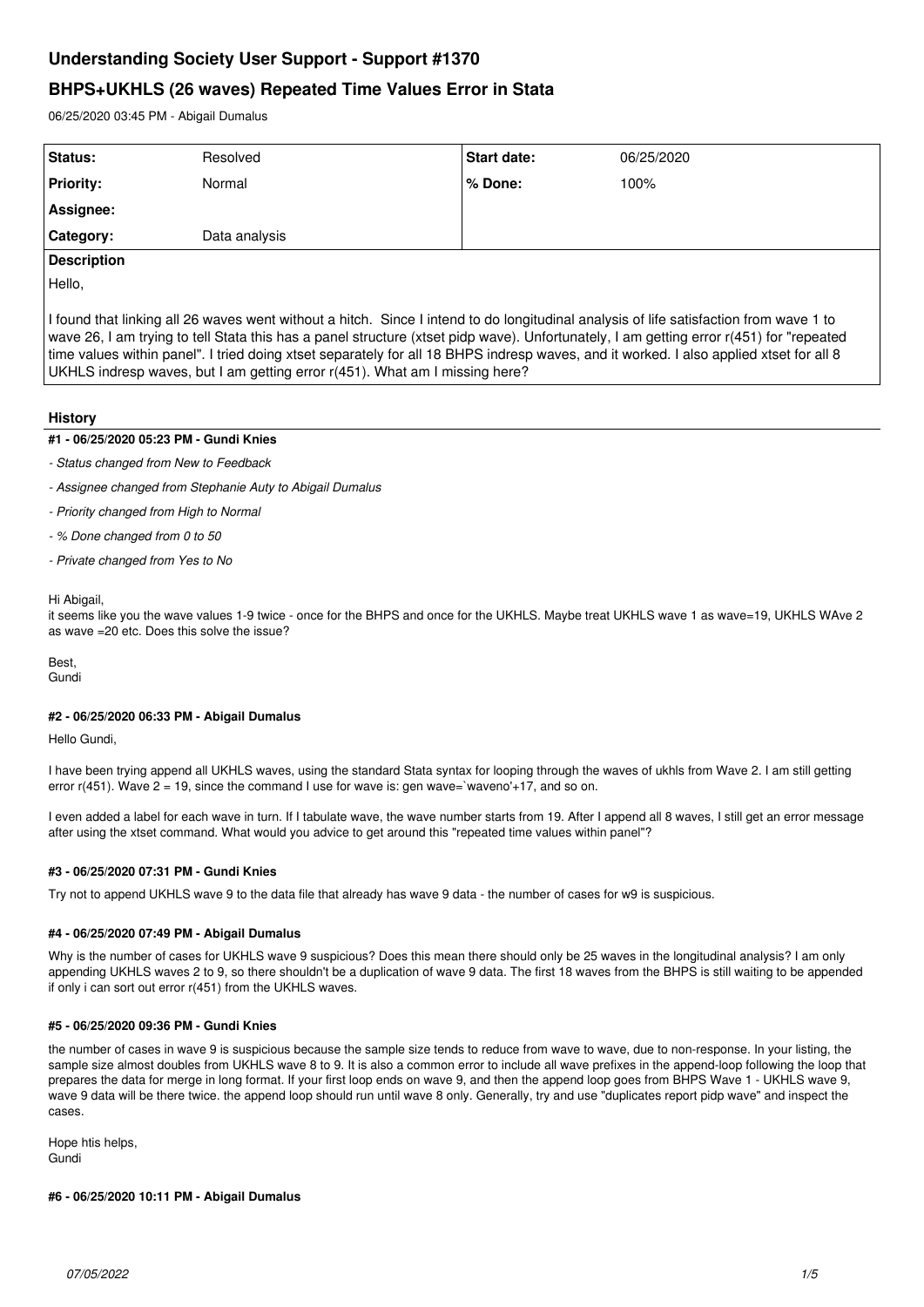Thanks for the advice, Gundi.

I will use the duplicates report command. Is this the main reason why the merging-individual-files-harmonised-bhps-ukhls-long-format Stata syntax on the USoc website only includes up to UKHLS wave 8? In doing so, the period coverage ranges from 1991 to 2018.

In terms of the other wave-specific files on the individual level (i.e., indall, indsamp, and income) that have been fully harmonised, does it make sense to link all each of these respectively, and then merge with the indresp longitudinal file in long format for analysis?

### **#7 - 06/25/2020 10:31 PM - Gundi Knies**

Not sure why the code on the website only goes to wave 8; it is porbably a co-incidence and I would not expect the code examples to be updated each time a new wave of data is released. The general principles of data processing and management apply across all waves!

As to merging all data files from all waves together in a long format data file, it is propbably more efficient (and less error prone!) to load only the variables that you are interested in, and to do all the cleaning and coding in the file, before merging all elements together for analysis. But there are many ways to achieve the same thing.

Good luck!

Gundi

# **#8 - 06/26/2020 01:03 AM - Alita Nandi**

- *File UserForum\_1370.do added*
- *File UserForum\_1370.log added*
- *% Done changed from 50 to 80*

#### Hi Abigail,

Following up on what Gundi has said, I took a look at the syntax file on our website and added Wave 9 and ran it. The 18+8 waves appended correctly. I am attaching the logfile and dofile for you to compare with your syntax file and output.

Best wishes,

Alita

On behalf of Understanding Society User Support Team

### **#9 - 06/26/2020 01:31 AM - Abigail Dumalus**

Hello Alita,

I'm so glad to hear that you and Gundi are around to give advice!

I just have a follow up question about the longitudinal weighting variables for these 18+8 waves. How do I make sure that I am using the appropriate weights for the duration of these periods? I have read Module 8 of the training using Stata but I am still feeling lost and unsure. Is there an easier to digest the weighting reference?

#### **#10 - 06/26/2020 09:59 AM - Alita Nandi**

You're welcocme Abigail!

From your description it seems that you are planning to use the BHPS sample over 26 waves to conduct longitudinal analysis of individual adult response data. So, the correct will be i\_indin91\_lw

#### Please read the weighting section in the user guide:

<https://www.understandingsociety.ac.uk/documentation/mainstage/user-guides/main-survey-user-guide/>

As the questions you are using (life satisfaction) were asked as part of the self-completion module, additional non-response adjustment is required, but that weight is not available. You can either acknowledge this in your paper/report or produce additional non-response adjustment for self-completion. If you are interested in doing the latter, please take a look at Item 15 in the weighting FAQ: https://www.understandingsociety.ac.uk/sites/default/files/downloads/general/weighting\_faq If this does not answer your question please let us know and we will assign the issue to our weighting team.

Best wishes, Alita

On behalf of the Understanding Society User Support Team

# **#11 - 06/26/2020 12:37 PM - Abigail Dumalus**

Hello Alita,

Yes, I am especially interested in analysing life satisfaction and GHQ happiness. Thank you for sharing the relevant resources.

Since the indresp sample only includes adults, does it make sense to merge the youth sample (for the question/variable 'yphlf') with the 'lfsato' and 'sclfsato' variables? How complicated would the weighting considerations be?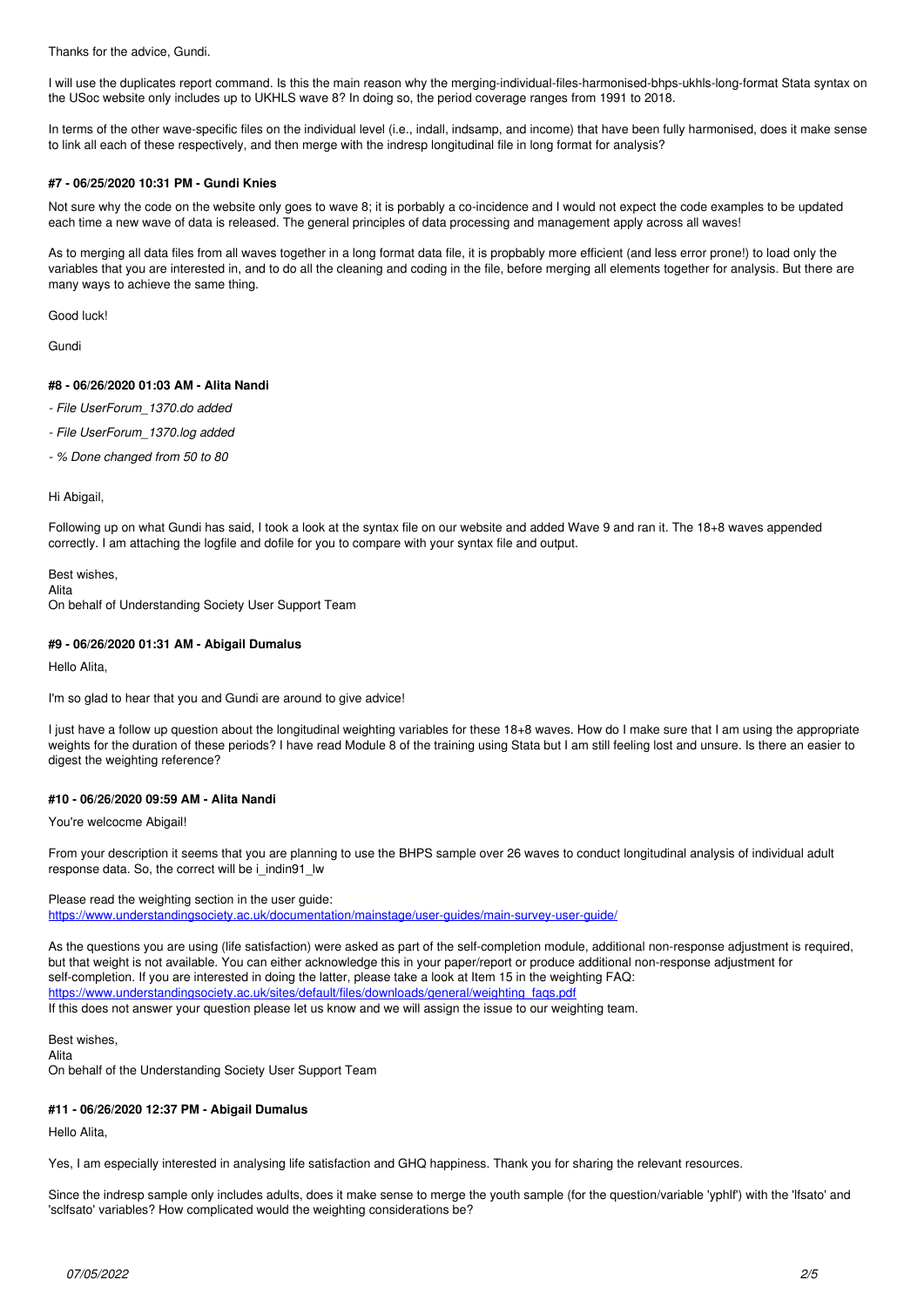# **#12 - 06/26/2020 01:00 PM - Alita Nandi**

*- Assignee changed from Abigail Dumalus to Olena Kaminska*

*- % Done changed from 80 to 50*

I am assigning this to our Survey Statistician, Dr. Kaminska, to answer your question on appropriate weights for this particular analysis. Best wishes, Alita

#### **#13 - 06/26/2020 04:17 PM - Abigail Dumalus**

Thanks so much, Alita!

Hello Olena,

Does it make sense to merge the youth sample (for the question/variable 'yphlf') with the 'lfsato' and 'sclfsato' variables included in indresp longitudinal file? How complicated would the weighting considerations be? Another reason I wish to merge the youth sample with the indresp file is because I want to analyse how life satisfaction responses over 26 waves are changing among those adults with children below 16 years old vs. those who are childless. Now I am thinking whether it would be more comprehensive to include the child data file to measure household size. Please let me know whether these are possible. Many thanks in advance.

#### **#14 - 06/26/2020 04:43 PM - Olena Kaminska**

Abigali,

Yes, of course your analysis and research questions make sense, and indeed we do not have specific weights for your purpose, but a suboptimal weight can be enumeration longitudinal weight (W\_psnen??\_lw).

You could create your own tailored weight based on the above weight - let me know if you are interested.

Hope this helps, **Olena** 

#### **#15 - 06/26/2020 05:22 PM - Abigail Dumalus**

Great to hear from you, Olena...

I am interested with creating my own tailored weight base on W\_psnen??\_lw. If I understand this correctly after reading the weighting FAQs document, it would be more appropriate to use psnen91 lw for 26 waves: BHPS+UKHLS samples. But how is this different from using psnenub lw, representing combined BHPS+UKHLS longitudinal enumerated person weight? To clarify, this assumes that I am merging youth and child datafilee with indresp, correct?

#### **#16 - 06/26/2020 05:35 PM - Olena Kaminska**

Abigail,

To understand the difference between '91' and 'ub' weight please see https://www.understandingsociety.ac.uk/sites/default/files/downloads/general/weighting\_fags.pdf Question 6 on zz\_

And yes, you can merge youth, child and adult information of any kind with these weights.

I can send you some instructions on how to create a tailored weight. Please email your request here and mention that you are after these instructions [usersupport@understandingsociety.ac.uk](mailto:usersupport@understandingsociety.ac.uk)

Thank you, Olena

#### **#17 - 06/26/2020 05:54 PM - Abigail Dumalus**

Hi Olena,

I just sent an email request for creating a tailored weight.

About merging youth and child data files, I have been reading through past issues that relate to this. As far as I can comprehend, I need to link first all 22 wave files of the youth sample starting from BHPS wave 4, following the indresp long format syntax to come up with longitudinal youth file. Then, I would have to append the longitudinal youth file with the indresp sample using pidp. I am not so sure whether this exercise applies to the child data files, doesn't it?

### **#18 - 06/27/2020 11:15 AM - Alita Nandi**

*- Status changed from Feedback to Resolved*

*- % Done changed from 50 to 90*

This issue is now continuing via email. So, this post is set to resolved.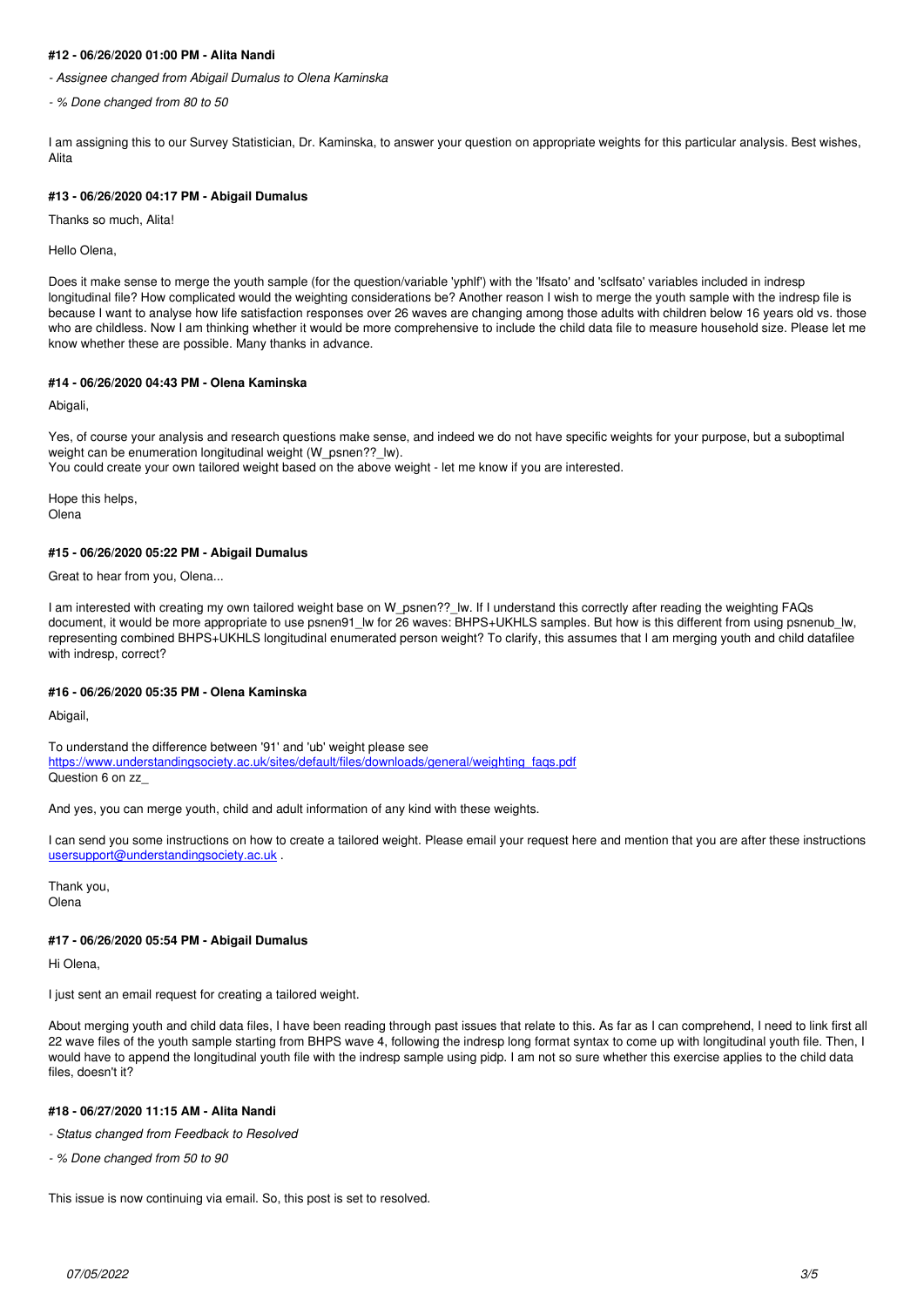### **#19 - 06/30/2020 11:51 AM - Alita Nandi**

*- Status changed from Resolved to In Progress*

*- Assignee changed from Olena Kaminska to Abigail Dumalus*

#### Hello Abigail,

I am sorry I deleted the issue 1371 that you had posted by mistake. As it is not possible for us to un-delete it, I have now created a new post (1372) with the same content as 1371. But I couldn't assign it to you as you were not the author. So, you may not have received an email about this issue. Here is the link to this post:<https://iserswww.essex.ac.uk/support/issues/1372>

Best wishes, Alita

#### **#20 - 06/30/2020 04:34 PM - Alita Nandi**

I am responding to issue #17 above:

There are a few ways to do this. What you have suggested (first append all youth files into a long format file, do the same for indresp files, then append these two long format files) will work. But note you don't need to specify a variable for appending. If the two long format files are named youth allwaves and indresp allwaves then you just need to do the following to append them.

use youth\_allwaves, clear append using indresp\_allwaves

#### **#21 - 07/01/2020 01:18 PM - Abigail Dumalus**

Thanks so much, Alita.

I was trying to append the indall longitudinal file (all 26 waves) with the indresp+xwavedat. When I try to tell Stata that the data has a panel structure (xtset pid wave), the repeated time values error keep coming up. When I did this with the merged indresp+xwavedat longitudinal file, it was successful. I am wondering now whether does it make sense to append the indall data files without a specific common variable like pidp. I have been reading previous related issues and I have not found clarity on this yet. As far as I can understand it, indall files represent household grid data for all enumerated persons in household, including children and nonrespondents. Should I not be merging instead of appending? When I merged indall, the only mode that works is m:m and not m:1 (which worked when I merged indresp files with xwavedat). What am I missing here? Kindly advise. Thanks in advance.

#### **#22 - 07/02/2020 01:37 PM - Abigail Dumalus**

Hello Alita,

Kindly see above for my question about appending/merging indall files with indresp+xwavedat file. I have been unable to tell Stata that the data has a panel structure (xtset pidp wave). Thus, the repeated time values error is still persistent. Is there a way to avoid this and simply add those respondents not included in the indresp files?

#### **#23 - 07/03/2020 06:34 AM - Alita Nandi**

You said you ran the code "xtset pid waye" and got an error message. Did you use "pid" instead of "pidp" or this just a typo here? "pid" is only available for BHPS sample members and so will be missing for many (all UKHLS sample members and those who joined the households of BHPS sample members after they joined the UKHLS). As a result you will get this error message. The other possible reason for this error message is if you have appended the same file twice.

In terms of adding in indall files. The best way will be to merge indall with indresp & youth files within those loops, keeping the variables you need from indall and then dropping the extra observations in indall.

Best wishes,

Alita

#### **#24 - 07/03/2020 11:12 AM - Abigail Dumalus**

Hello Alita,

It was a typo here. I used pidp. What I did was linking all indall files together for 26 waves (using the indresp syntax), and then I merged this longitudinal indall file with the longitudinal indresp file using pidp. But I still get that repeated time values error. I can't understand how I could've appended the same file twice when I only merge the longitudinal indall file once with the longitudinal indresp file. Is it because respondents from the indresp files are also included in the indall files?

# **#25 - 07/03/2020 01:32 PM - Alita Nandi**

First check that that indall\_longfile and indresp\_longfile don't have repeated observations. Type

isid pidp wave

if there are no repeated observations this will run through, otherwise there will be an error message. Note this code will not produce any output if it is